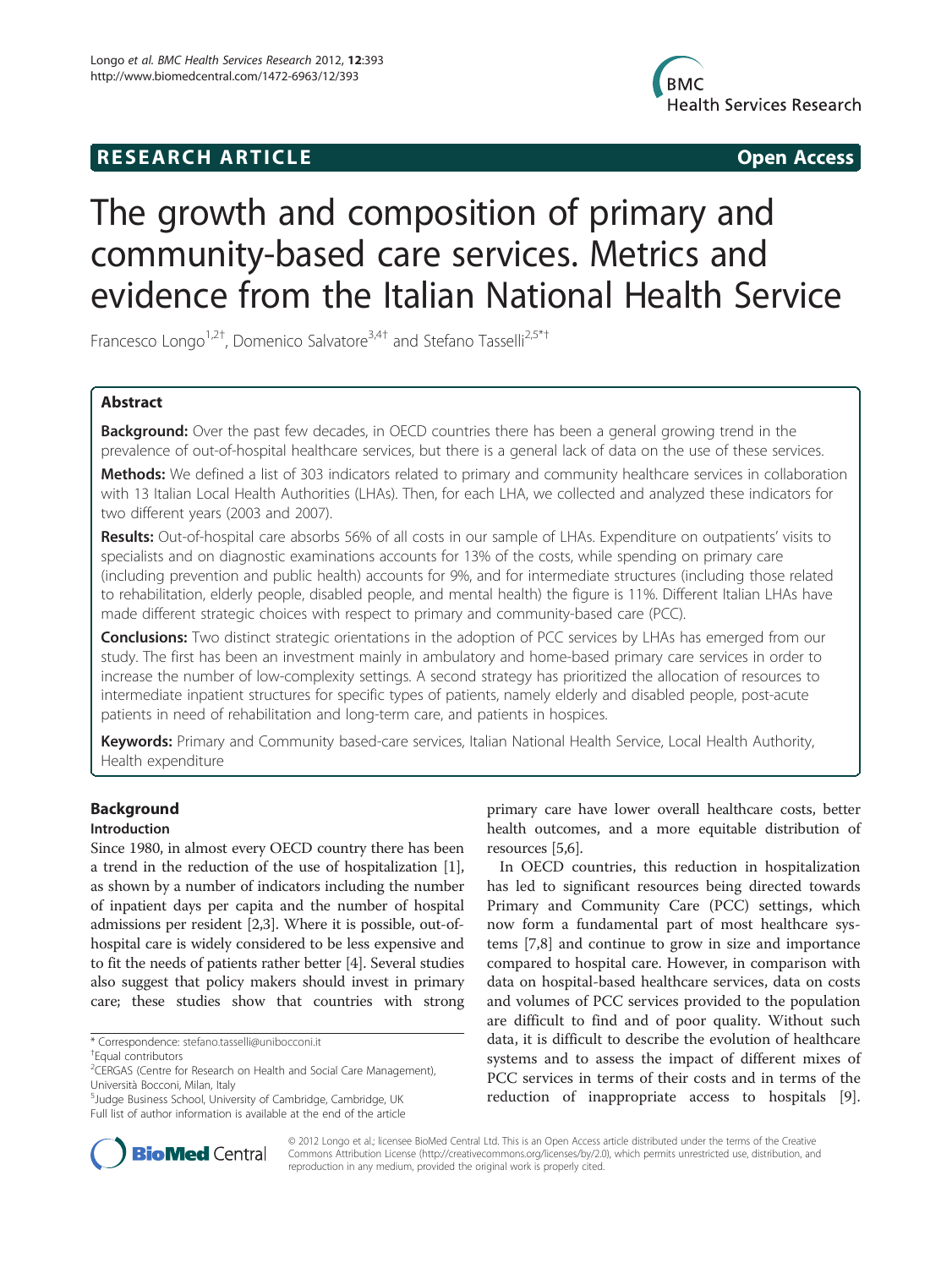Moreover, since the network of activities required to provide PCC services usually lacks the physical proximity and common hierarchy that characterizes inpatient services, there is a pressing need to establish data and information systems in order to coordinate and control the delivery of PCC services [[10\]](#page-11-0).

Primary and Community Care encompasses a network of various and highly diversified services provided in non-hospital and community-oriented settings. The measurement of quantity and cost for PCC services is complex; there are no widely adopted systems for classifying services such as the system of Diagnosis Related Groups (DRG) used in hospital care. Moreover, PCC services are often physically fragmented in a de-integrated network of different services provided by several actors in different locations [[11\]](#page-11-0).

The measurement of PCC services is therefore more difficult than the measurement of services delivered in hospital settings. We herein describe a measurement method for PCC services developed in partnership with PCC professionals that classifies services into 15 types covering the entire range of out-of-hospital care provided in Italy. We then report the data for 2007 and the trends in the four previous years for a sample of 13 Italian Local Health Authorities (LHAs).

The conceptual model of measurement described herein was developed by the authors for a collaborative research study promoted by the Federazione Italiana Aziende Sanitarie ed Ospedaliere [Italian Federation of Health Authorities and Hospitals] (FIASO). The discussions with the participating LHAs on the choice of indicators and on the quality of data collected were a central feature of the model.

#### The measurement of PCC activity and expenditure

Although several studies have broken down the healthcare expenditure of different countries into its main components, few have analysed the impacts of individual PCC services on overall healthcare expenditure.

Anderson et al. used OECD Health Data from 2005 [[12](#page-11-0),[13](#page-11-0)] to compare spending on healthcare in OECD countries. They broke down the expenditure into four categories, namely outpatient, inpatient, pharmaceuticals and other medical goods, and other health expenditure [[14](#page-11-0)]. They showed that on average inpatient expenditure accounts for only 40% of total healthcare expenditure, while 45% is accounted for by services for outpatients (30%) and healthcare services for the community (15%), and the remainder by drugs and medical goods (15%).

Orosz and Morgan [\[15](#page-11-0)] focused their analysis on the composition of healthcare expenditure for the year 2005 in a sample of 13 OECD countries. They broke the expenditure down by mode of production and found that personal medical services accounted for 70% of overall

expenditure, of which 55% was for inpatient care, 15% was for outpatient curative and rehabilitative care, 18% was spent on pharmaceuticals and medical goods, and the remaining 12% was allocated to prevention, public health and community services.

Moreover, international institutions such as OECD and WHO defined a list of indicators and annually collected data to compare health expenditure in different countries. OECD collected and analyzed data for total expenditure on health, prevention and public health, expenditure on inpatient care, expenditure on out-patient care, expenditure on home care, pharmaceuticals and other medical non-durables, therapeutic appliances and other medical durables, current health expenditure by provider, along with data on health expenditure by financing agent/scheme. In the 34 OECD countries (2010 data), expenditure on inpatient care represented 53% of overall health expenditure; 16% was spent on outpatient care, 13% on pharmaceuticals and medical non-durables, 7% on medical non durables and 11% on public health and prevention [[16\]](#page-11-0).

The WHO presented instead data on government, private, external, social security and out-of-pocket expenditures on health for 193 countries. Data on health financing were generated from national health accounts that collect expenditure information within an internationally recognized framework. In the average of all WHO countries (2010 data), 54% of health expenditure was financed by governmental expenditure, whereas 46% of expenditure was privately funded. Out of pocket expenditure represented in average 11% of overall health expenditure [[17\]](#page-12-0).

Other studies were undertaken to analyse the components of spending on healthcare in individual countries. In the United States, researchers at the Centre for Medicare and Medicaid Services (CMS) analysed national healthcare expenditure accounts, with the goal of measuring the total amount spent on the purchase of healthcare goods and services, by type of service delivered (hospital care, physician services, nursing home care, etc.). In 2007, hospital care represented 37% of total personal healthcare spending in the United States, outpatient services represented 40%, drugs and non-durable medical products 14%, and services for the community 9% [[18](#page-12-0)].

Martin et al. [[19,20\]](#page-12-0) analysed data across 23 'Programmes of Care' collected for the years 2003–2005 by the Primary Care Trusts in the NHS in England. Among the largest components of these programmes were primary care, which represented almost 11% of total spending, mental health (12%), and cardiology and circulation problems (10%). Among the other categories, maternity/ gynaecological services received 5% of the budget, gastrointestinal care received 6%, care for oncological patients 6%, care for diabetic patients 3%, healthy individuals and social care 4%, and dental care 1%.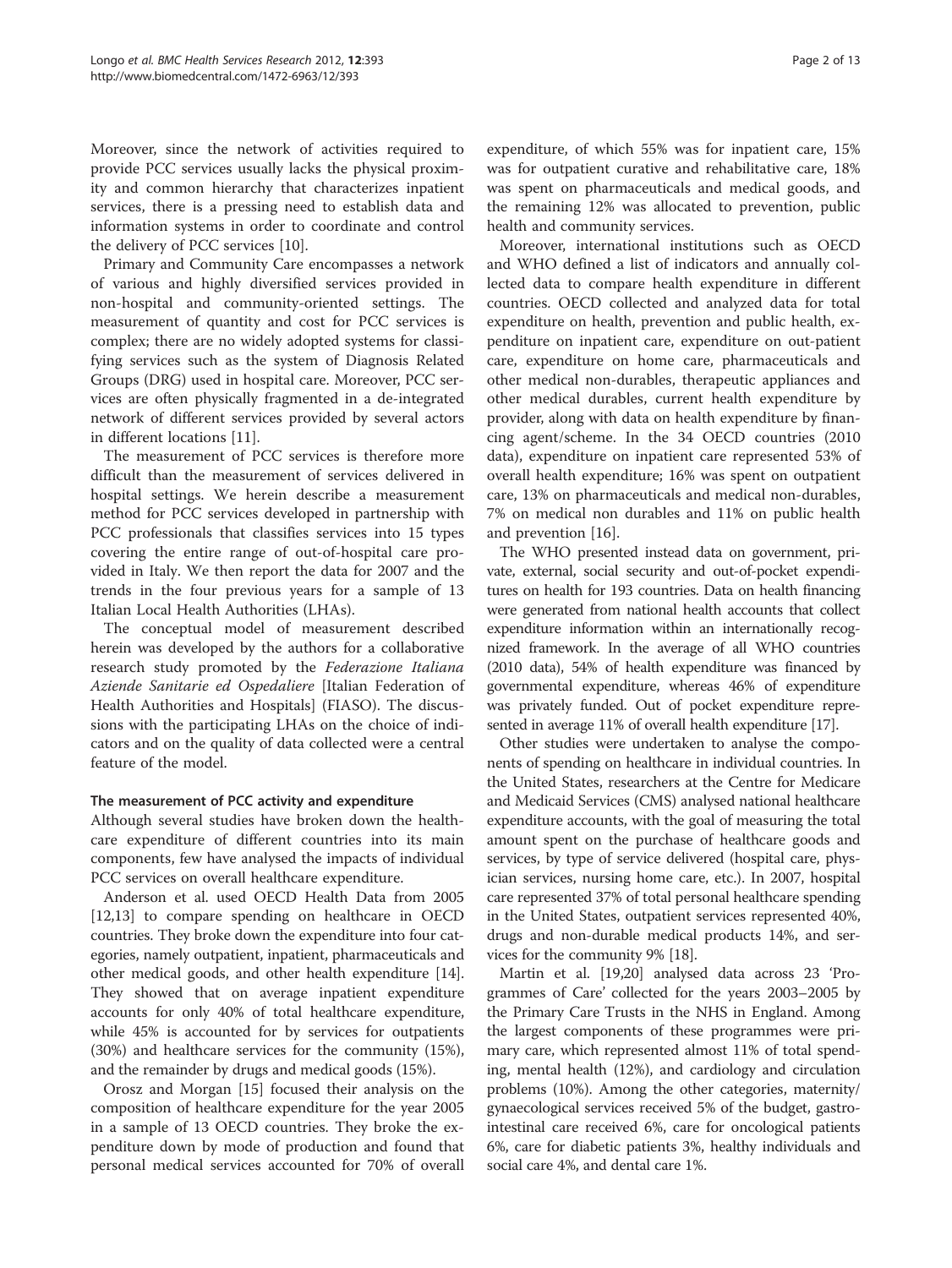In general, although these studies used different methods of elaboration (function or type of service delivered, source of funding, or programme of care), they were all based on data that were either published officially or collected previously. The researchers were not able to break the expenditure down further into individual services, nor could they analyse the impact of any allocation of resources on clinical outcomes or other performance indicators.

### Research goals and contributions

This study has two main goals. First, it aims to define a method of data collection and analysis of PCC healthcare services that can be used to describe the consumption of these services by residents in terms of quantity and cost. It is envisaged that the method developed here for the Italian system could also be used in other national healthcare systems. Second, it aims to report detailed data on expenditure and the main indicators of activity for PCC services in the Italian NHS, in order to compare the strategies of different LHAs within the same national context.

We collected primary data directly from LHAs, instead of using previously published or collected secondary data. In so doing, we obtained a level of detail unavailable to previous studies with respect to out-of-hospital care. WHO data focused on the actors financing healthcare expenditure (government, private, social security, out of pocket expenditure), whereas OECD mainly focused on the type of medical good (pharmaceuticals, medical durables and non durables). Neither WHO nor OECD data, however, provided detailed data for typology of service [[16,](#page-11-0)[17\]](#page-12-0). In our study, we broke down overall health expenditure for specific type of PCC service provided to LHAs' inhabitants.

Moreover, our methodology involved face-to-face interactions among LHAs' representatives, which permitted a sense-making process to take place that was useful for the proper definition of indicators, to assess the reliability of the data, and to provide benchmarking information for the LHAs.

In summary, the process of primary data collection of both expenditure and activity indicators outlined in this paper and the emphasis on assessing data reliability by means of continuous interactions among researchers and LHAs' professionals make our methodology applicable to all Italian Regions and to OECD countries.

## Methods

### The collaborative research procedure

The study was conducted by collecting quantitative data on the costs and activities of 13 Italian LHAs participating in a collaborative research study on the management of PCC services, organized by the FIASO. The FIASO is the main association of public sector healthcare

organizations and has 160 member organizations (either LHAs or public Independent Hospitals [IHs]) out of the 249 public healthcare organizations in Italy. A brief overview of the main characteristics and recent reforms of the Italian NHS is provided in Table [1](#page-3-0).

The population covered by the 13 LHAs participating in the research was 5.1 million, which represented 9% of the total population of Italy. The combined yearly budget of the 13 LHAs is equivalent to 8.7 billion euros, almost 9% of the Italian NHS expenditure. The LHAs participating in the study represent 10 of the 20 Italian regions and cover the length and breadth of the country; as in northern regions information systems aimed at collecting and analyzing data are in general more sophisticated than in the southern regions, the sample is opportunistic and some regions (Veneto and Emilia-Romagna) are over-represented, while others in the South are not represented. An overview of the populations and locations of the 13 LHAs is provided in Figure [1.](#page-3-0)

During the preliminary collaborative work, both the authors and some of the general managers of the member LHAs identified the two main goals described above, of collecting data about the healthcare services consumed by residents, and of providing a forum in which to discuss benchmarking and the differences between LHAs.

Each of the participating LHAs designated three managers to be representatives in the collaborative research; a total of 39 managers were involved in the research activity, usually the financial controller, the head of the primary care department, and a representative of the top management. The authors of the present paper were nominated by the FIASO coordinators of the research programme and undertook the role of managing the collection and analysis of the data and of facilitating the collaborative research process. All LHAs gave their approval to the research.

First, we drafted an initial list of indicators that was discussed in the first focus group meeting with representatives of the LHAs. Subsequently, all 39 participants met the authors for four two-day workshops of eight hours per day. These workshops had several aims. The first workshop was used to discuss the draft list of indicators and to define a manual including a short description of each indicator and the rules of data collection. The second and third workshops were used to discuss and verify the reliability of the data collected. The LHA managers discussed the inter-LHA inconsistencies, which could have been caused either by data collection from different sources, or by the misalignment between the definitions of those services provided by the LHAs. Given the complexity of the PCC services and the autonomy enjoyed by the LHAs, indeed, the possibility existed that PCC services that had identical denominations were often not related to the same typology, quantity, and quality of the services offered to citizens [\[26\]](#page-12-0).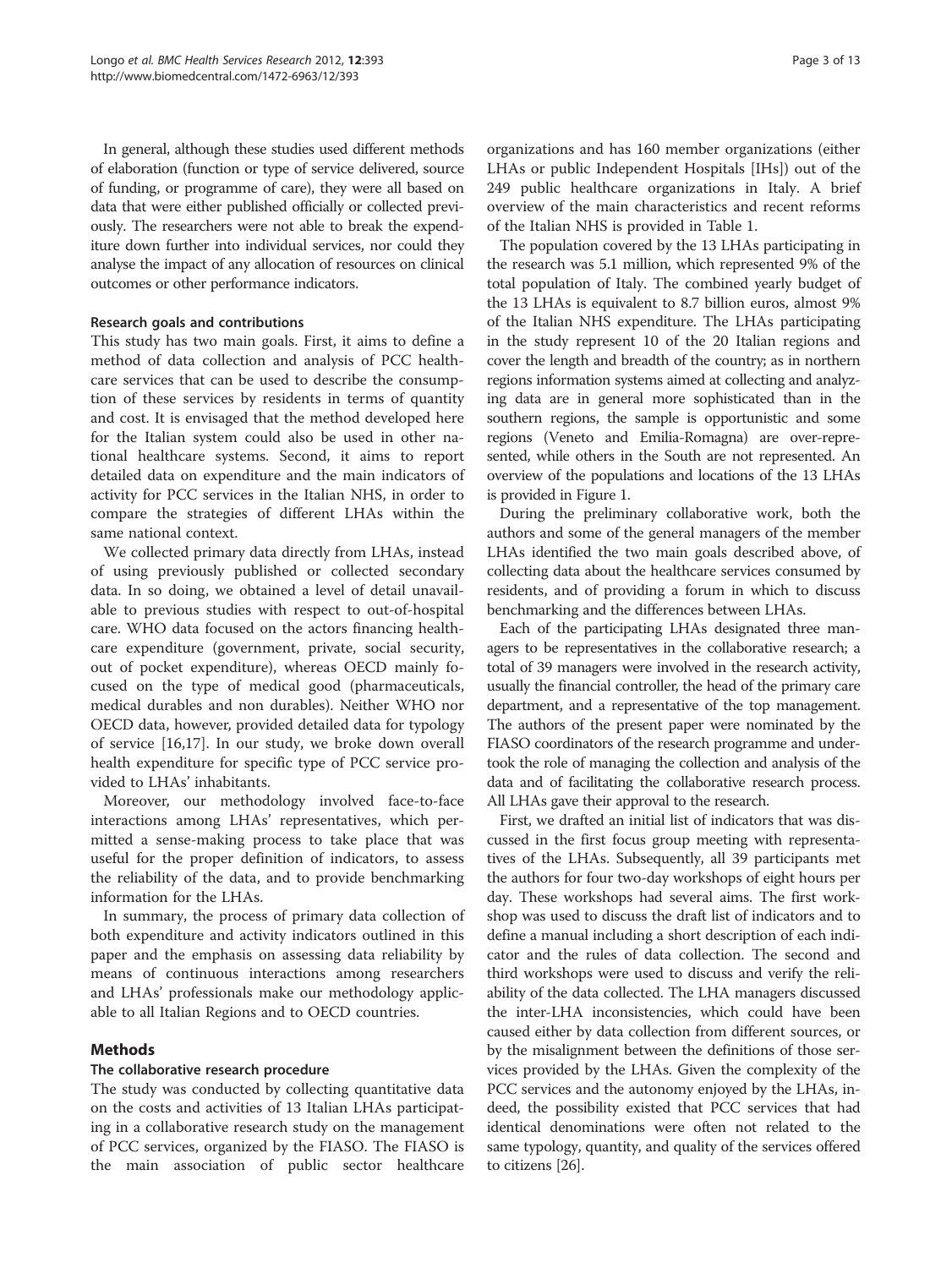<span id="page-3-0"></span>

| Table 1 The Italian NHS: key features and recent reforms |  |
|----------------------------------------------------------|--|
|----------------------------------------------------------|--|

| <b>Foundations</b> | The Italian National Health Service (INHS) was established in 1978 and modelled after the British NHS [21,22].<br>Coverage is universal and theoretically uniform throughout the country [21], and both its financing and delivery are mostly public.                                                                                                                                                                                                                                                                                                                                                                                                                                                                                                                                                                                                                                                                                                                                                              |
|--------------------|--------------------------------------------------------------------------------------------------------------------------------------------------------------------------------------------------------------------------------------------------------------------------------------------------------------------------------------------------------------------------------------------------------------------------------------------------------------------------------------------------------------------------------------------------------------------------------------------------------------------------------------------------------------------------------------------------------------------------------------------------------------------------------------------------------------------------------------------------------------------------------------------------------------------------------------------------------------------------------------------------------------------|
| <b>Tiers</b>       | The INHS has three tiers: Central Government, responsible for quaranteeing essential levels of assistance for every citizen;<br>21 Regional Governments; and 154 Local Health Authorities (LHAs and 95 Independent SSN Hospitals (or IHs; similar to<br>British NHS Trusts). The LHAs are regional public agencies that manage healthcare services for subsets of the regional<br>population in a defined geographical area. Each LHA serves an average population of about 390,000 inhabitants and<br>manages an average budget of 662 million euros, partly for in-house provision, partly to purchase services from public IHs<br>(on average, 132 million euros per LHA, [23]) and from private contracted providers (on average, 128 million euros per LHA, [23,24]).                                                                                                                                                                                                                                         |
| <b>Reforms</b>     | Over the last 15 years the INHS has undergone a series of reforms that have introduced quasi-markets, regionalization,<br>and managerialism. A quasi-market system implies that money follows the patient: LHAs pay a provider for their resident's<br>consumption of healthcare if this is not provided directly by themselves. Patients are free to choose other public or private<br>providers from elsewhere in the country and services are paid for by their LHA [25]. The LHAs are usually funded on<br>a capitation basis and each LHA is expected to reimburse other LHAs, lHs, and accredited private providers for services<br>supplied to its residents [25]. However, regionalization reforms have led to significant variability in how this model is implemented,<br>mainly in the number of facilities directly managed by LHAs, in the degree of autonomy of LHAs in strategic and operational<br>decisions, and in the modification of the capitation funding scheme to match historic expenses. |

One of the most time-consuming tasks that took place during the workshops was the reduction in the misalignment of the definitions and the contexts of each PCC service in each LHA; it was commonly the case that the representatives of each LHA labelled the same service using different names, and in some cases labelled services that were very different with the same name. This was more evident for those services that were characterized by a lack of national standards, and for which LHAs were allowed a degree of autonomy (such as mother and child health, home care) than for the traditional services of primary care (general practitioners (GPs), prevention, and public health). The final workshop was used to

discuss the resulting evidence and to debate the managerial implications for the LHAs.

The collaborative research took more than a year, from the first workshop in May 2007 to when the final results of this study were presented in July 2008. During this period, all the teams from the 13 LHAs were involved in data collection and ongoing interaction with the authors, working an average of 15 days in total over the period of the study.

The representatives of each LHA were asked to collect data on the use of healthcare services by their resident population. This resulted in a list of 303 indicators on quantity, appropriateness, costs, provision setting (hospital, emergency services, home care, etc.), and the nature

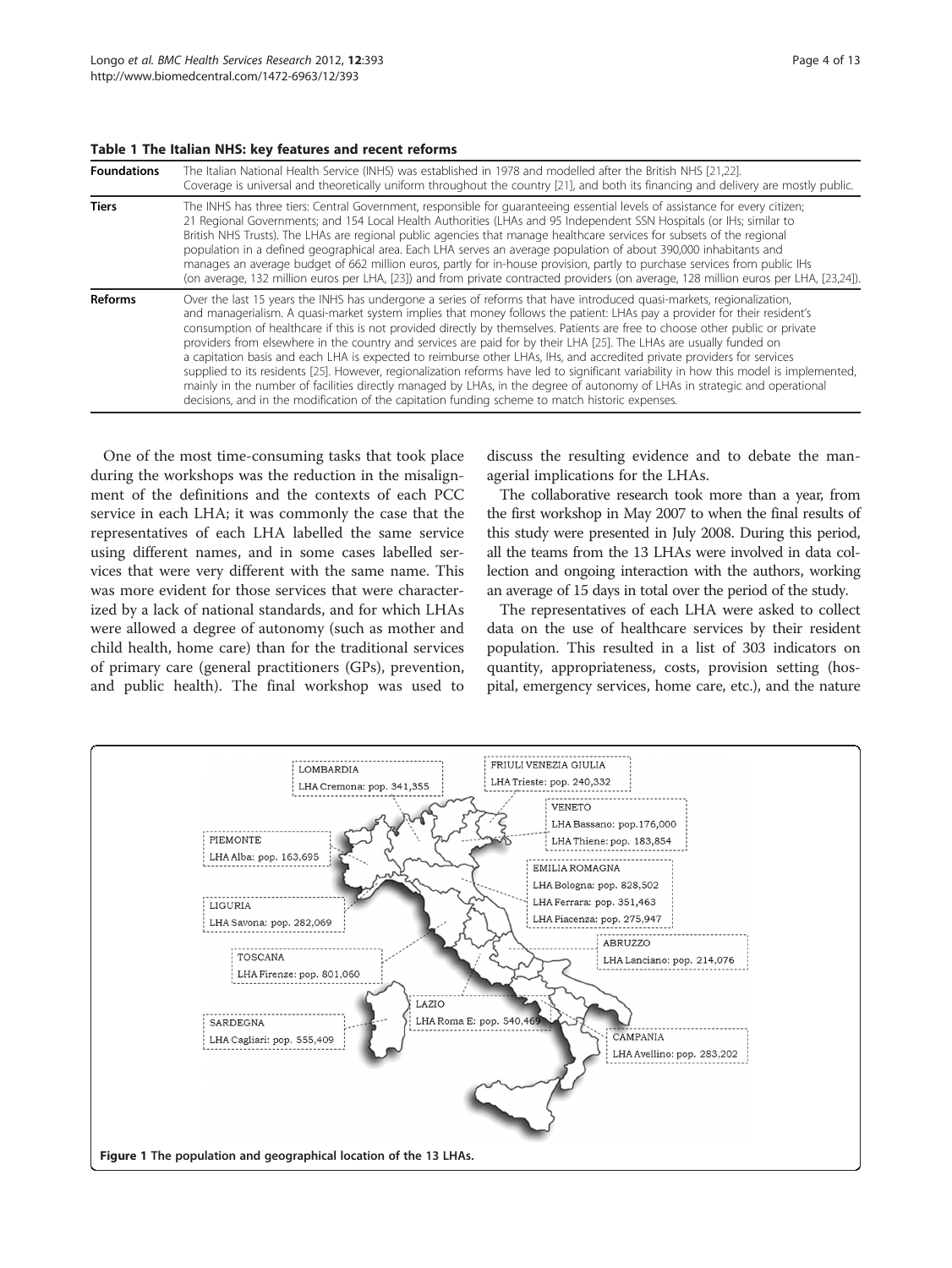<span id="page-4-0"></span>of the provision (in-house, public or private external providers). The LHAs are all purchasers or providers of their residents' healthcare consumption under the Italian NHS, and they therefore have access to administrative data on every type of healthcare service consumed by their resident population and delivered by any type of provider, with the only exception being private out-of-pocket expenditure, which in Italy accounts for 23% of spending in the entire healthcare sector according to OECD data [\[16\]](#page-11-0).

## The data collection

The method of analysis follows the collection of a set of 303 indicators related to the costs of PCC services and the activities concerned. Cost and activity indicators were computed on the basis of the healthcare services consumed by the residents of the LHAs during the year of the study that were funded by the Italian NHS, and that were provided by any type of provider (directly by the LHA, by IHs, by accredited private providers, or by other LHAs). In some regions LHAs are significantly involved in the provision of healthcare services, whereas in Lombardy Region there is a clear purchaser–provider split, and LHAs only assume the role of purchaser. Despite this difference in the quantity of services provided directly, all the LHAs receive per capita funding by their regional government to provide or to purchase healthcare services for their inhabitants. This guarantees homogeneity when comparing the resources used by the LHAs to finance their healthcare services.

The LHAs extracted data from their different information systems such as management accounting systems and customized in-house systems. One of the

requirements of the procedure used for data collection was that the information on aggregate costs drawn from the final balance sheet matched the sum of the costs of the single services obtained from analytical accounting. Where there were differences between the two total costs, the LHAs were asked first to check for possible causes of the mismatch, then to improve the quality of the data used, and then to split the cost dif-

ferential in each area of activity in proportion to its relative weight in comparison with the total expenditure. Missing data for single indicators related to one or more LHAs are due to the unavailability of data from the respective management information systems.

In order to evaluate the main trends for each indicator, the LHAs were requested to collect data related to two different years, 2007 and 2003, or data related to the closest available year (2004), if data for 2003 were unavailable. By taking this approach, we were able to assess the percentage variation of each indicator within the considered period. To neutralize the effect of inflation on monetary indicators, all the data were scaled to the year 2007 using the appreciation rates provided by the Italian National Statistical Institute [[26\]](#page-12-0).

In order to account for differences in the demographic structure of the LHAs, we weighted inhabitants' use of outpatient visits to specialists, and examinations, pharmaceuticals, and hospital admissions, based on age and sex, adopting the same methodology used by the Italian NHS to weight the per capita funding to regional healthcare services in 2007 [\[27](#page-12-0)]. These criteria are provided in Additional file [1](#page-11-0): Appendix 2.

Table 2 Health expenditure of the 13 LHAs broken down by type of service (2007 data)

| Type of service                                        | Average cost per<br>inhabitant 2007<br>(in euros) | % on total<br>expenditure | <b>Standard deviation</b><br>in euros (and % on<br>average cost per inhabitant) | Average yearly<br>percentage variation<br>between 2003 and 2007 |
|--------------------------------------------------------|---------------------------------------------------|---------------------------|---------------------------------------------------------------------------------|-----------------------------------------------------------------|
| Hospital admissions                                    | 697                                               | 41%                       | 89 (13%)                                                                        | 2%                                                              |
| Pharmaceutical                                         | 273                                               | 16%                       | 37 (14%)                                                                        | 2%                                                              |
| Outpatient visits and examinations                     | 220                                               | 13%                       | 76 (35%)                                                                        | 7%                                                              |
| General Practitioners (including night service)        | 103                                               | 6%                        | 9(9%)                                                                           | 3%                                                              |
| Admissions of elderly people to residential structures | 77                                                | 5%                        | 39 (51%)                                                                        | 4%                                                              |
| Mental healthcare                                      | 59                                                | 4%                        | 22 (37%)                                                                        | 2%                                                              |
| Prevention, public health and screening                | 56                                                | 3%                        | 14 (25%)                                                                        | 3%                                                              |
| Emergency services                                     | 49                                                | 3%                        | 26 (53%)                                                                        | 6%                                                              |
| Rehabilitation                                         | 28                                                | 2%                        | 27 (95%)                                                                        | 9%                                                              |
| Disabled people                                        | 35                                                | 2%                        | 24 (68%)                                                                        | 9%                                                              |
| Prosthesis                                             | 27                                                | 2%                        | 11 (40%)                                                                        | 4%                                                              |
| Home healthcare                                        | 22                                                | 1%                        | 11 (50%)                                                                        | 7%                                                              |
| Mother and child                                       | 18                                                | 1%w                       | 12 (65%)                                                                        | 3%                                                              |
| Dependencies                                           | 16                                                | 1%                        | 4 (25%)                                                                         | 17%                                                             |
| Hospice                                                | 3                                                 | 0%                        | 3 (118%)                                                                        | 6%                                                              |
| Overall cost per inhabitant                            | 1,682                                             | 100%                      | 171 (10%)                                                                       | 3%                                                              |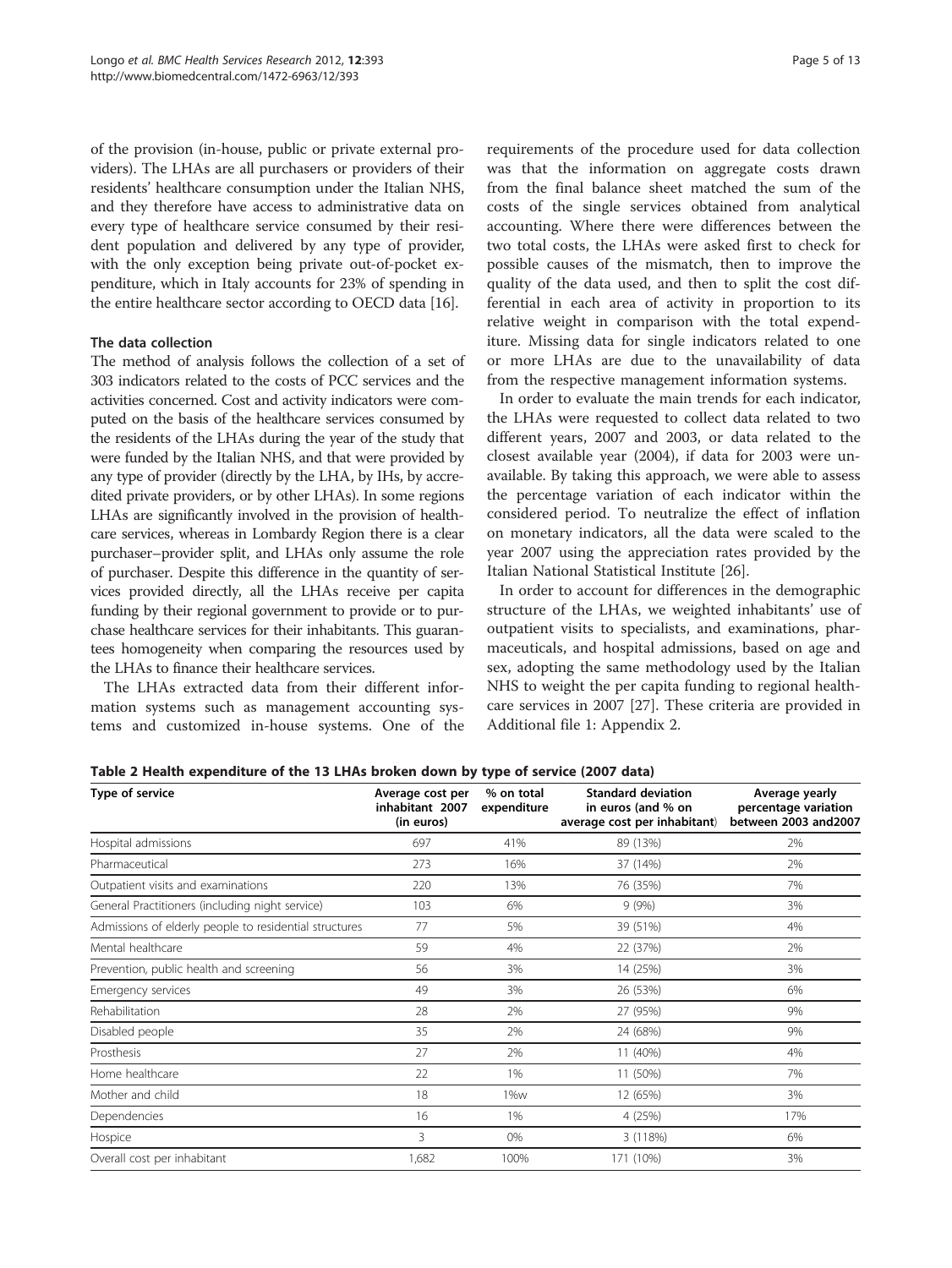Table 3 Description of the type of service

| Type of service                                           | Description of the service                                                                                                                                                                                                                                                                                                             |
|-----------------------------------------------------------|----------------------------------------------------------------------------------------------------------------------------------------------------------------------------------------------------------------------------------------------------------------------------------------------------------------------------------------|
| Hospital admissions                                       | Costs for ordinary and day hospital admissions. It includes all the costs for inpatients and is measured<br>through DRG system                                                                                                                                                                                                         |
| Pharmaceutical                                            | Costs for drugs distributed directly or through local private chemists                                                                                                                                                                                                                                                                 |
| Outpatient visits and examinations                        | It includes the costs for specialist visits in hospital and ambulatory facilities, diagnostic exams and<br>laboratory exams to outpatients                                                                                                                                                                                             |
| <b>General Practitioners</b><br>(including night service) | It includes the costs for General Practitioners, General Practitioners for children under 14<br>("Pediatri di Libera Scelta" in the INHS) and 24 hours, night service                                                                                                                                                                  |
| Admissions of elderly people to<br>residential structures | Costs for institutionalization of old people (>65) in intermediate facilities and for access to daily structures,<br>including healthcare assistance                                                                                                                                                                                   |
| Mental healthcare                                         | Costs for institutionalization and ambulatory services for mental care. It does not include neuro-psychiatry<br>(included in mother and child) and dependencies                                                                                                                                                                        |
| Prevention, public health<br>and screening                | Costs for screening programs (e.g. Colon-rectum cancer and breast cancer) and more general expenditure<br>for illness prevention managed by LHAs                                                                                                                                                                                       |
| Emergency services                                        | It includes emergency departments and ambulance services                                                                                                                                                                                                                                                                               |
| Rehabilitation                                            | Costs for long term care in residential, intermediate structures and in ambulatory facilities. It does not include<br>assistance in hospital departments for inpatients (included in hospital admissions)                                                                                                                              |
| Disabled people                                           | Costs for institutionalization of disabled people in residential structures and ambulatory services, including<br>eventual vouchers to be spent by disabled people                                                                                                                                                                     |
| Prosthesis                                                | Costs for providing and managing prosthesis                                                                                                                                                                                                                                                                                            |
| Home healthcare                                           | Mono-professional or multi-professional (eq. GPs, nurses, specialists) home care                                                                                                                                                                                                                                                       |
| Mother and child                                          | Costs for ambulatory services including family planning clinics, neuro-psychiatry for children and community<br>support to lone parents                                                                                                                                                                                                |
| Dependencies                                              | It includes ambulatory services for dependencies.                                                                                                                                                                                                                                                                                      |
| Hospice                                                   | Costs for admissions in hospice structures                                                                                                                                                                                                                                                                                             |
| Overall cost per inhabitant                               | Full costing for citizens' healthcare. It includes administrative and general costs (eg. Costs for LHAs'<br>top managers), which are shared in percentage to all the other services. It also includes eventual health<br>expenditure deficits (which have an average value within our sample of 2.5% of the overall expenditure) [28]. |

#### Results

## LHA expenditure on types of PCC service and trends in the period 2003-2007

The LHAs within the sample spent in year 2007 an average of 1,682 euros per inhabitant; this covers any kind of healthcare service offered to residents by any type of public and private provider within the Italian NHS. This value is measured as full costing for each type of service and, therefore, includes expenditure deficits LHAs may create by having costs higher than their funding. On average deficit of the LHAs within our sample was 2.5% of the overall expenditure [\[28\]](#page-12-0). Table [2](#page-4-0) shows the breakdown of the average cost per inhabitant for the 15 types of service in the 13 LHAs. The description of the content of each type of service is provided in Table 3.

The costs for inpatients, i.e., for both hospital admissions and emergency services, represented 44% of the overall costs, with an average expenditure within the sample of 746 euros per inhabitant (697 euros for hospital admissions and 49 euros for emergency services). The costs for outpatient services and PCC accounted for the remaining 56% of the total budget, with an average expenditure of 936 euros per inhabitant. Specifically, the expenditure on outpatients' drugs and medical goods (including prostheses) represented 16% of the total costs, with the expenditure on outpatients' visits to specialists and on diagnostic examinations being 13%, primary care (including prevention and public health) 9%, and intermediate structures (for rehabilitation, elderly people, disabled people, mental health) 11%.

The LHAs' expenditure is strongly focused on a few types of service: the top five types of service in order of decreasing expenditure per inhabitant (hospital admissions, pharmaceuticals, visits to specialists and for examinations, GPs, admissions of elderly people to residential structures) represented more than 81% of the total expenditure.

The comparison between expenditure data of Italian LHAs and the average of OECD data [\[16](#page-11-0)] shows that the Italian NHS designed an important trajectory of investment in Primary and Community Care services, along with a robust shift of resources from hospital to outpatient care. Expenditure in inpatients, hospital services (including also emergency services) represented in the average of our sample of Italian LHAs only 44% of the overall expenditure, versus an average value within the OECD countries of 53% of overall healthcare expenditure. Looking at specific components of the aggregate value, expenditure on pharmaceuticals was higher in the Italian sample than in the average of OECD countries (16% vs. 13% of overall expenditure),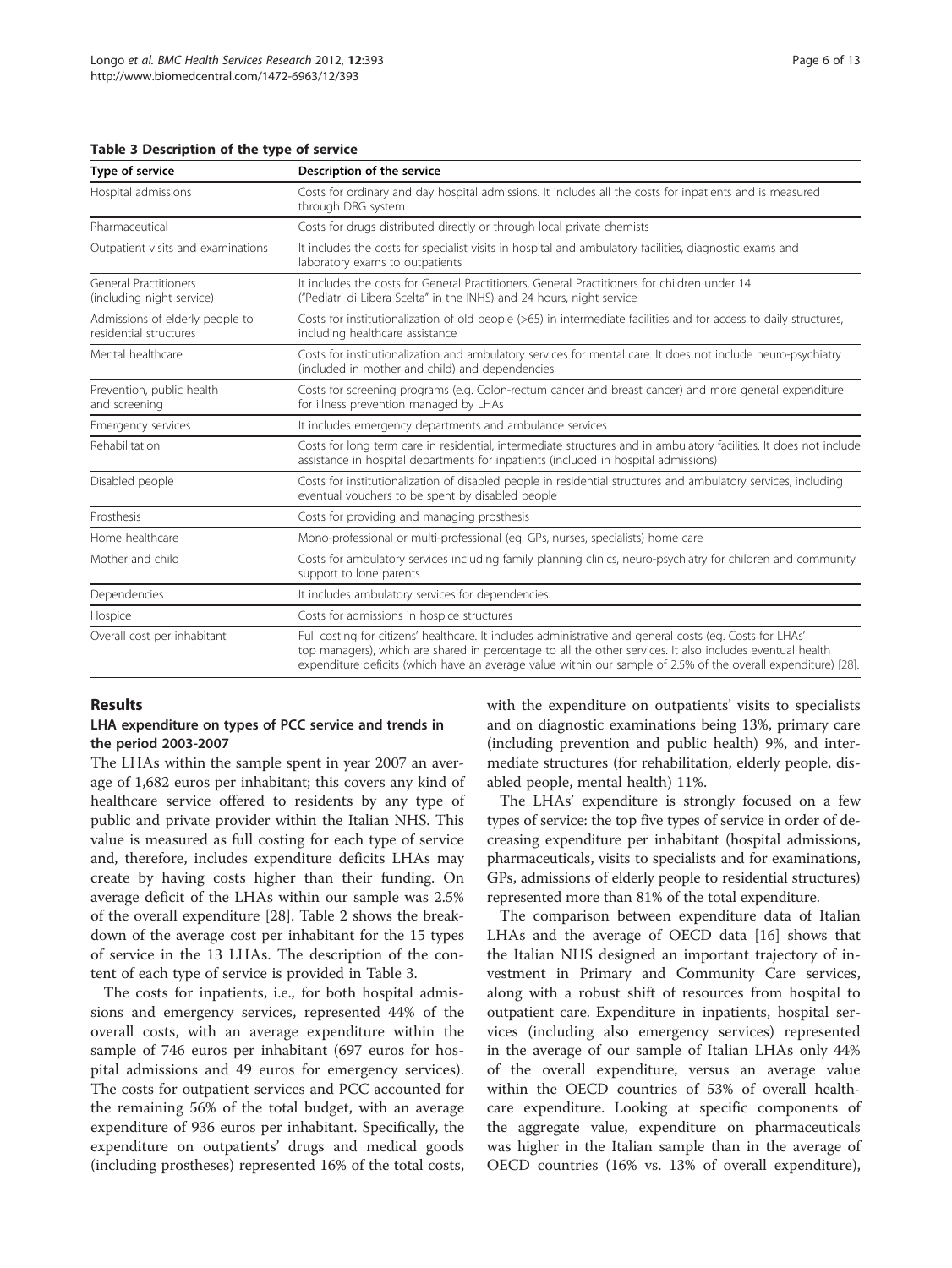whereas Italian LHAs invested a limited amount of resources in Prevention and Public Health (only 3%).

The average annual costs increased over the period of analysis (2003–2007) by 3% (Table [2](#page-4-0)). This headline rate varied significantly according to the particular type of service: among the top five activity ambits, the costs of hospital care increased by 2% per year over the period of analysis, whereas the costs of outpatient visits to specialists and for examinations had the highest annual growth rate, of 7%. These results suggest that in future an ongoing reduction in hospital admissions and an increase in outpatient and PCC consumption may be expected. In the other areas of care, the expenditure on services related to dependency exhibited the highest growth rate at 17%. The expenditure on services for rehabilitation and for disabled people also increased significantly, with a growth rate of 9%.

The yearly variation in expenditure between 2003 and 2007 was related to a parallel variation in LHAs' indicators of activity concerning both hospital and primary and community care (Table 4). The overall number of hospital admissions yearly decreased by 3% in the period 2003–2007. This reduction in the volume of hospital admissions was also related to higher appropriateness in the access to hospital services: inappropriate access to emergency services decreased in average by 3% and inappropriate hospital admissions decreased by 4% within the sample. On the contrary, activity indicators related to primary and community care services showed important annual growth rates in the period 2003–2007. The access to mental health services, for example, increased by 8%, the access to mother and child structures by 6%, and the number of home visits by 9%.

#### Variance in expenditure and activity among LHAs

The LHAs within the sample exhibit considerable differences both in terms of their overall health expenditure and in their volume of activity. The variance in expenditure within the sample was measured in terms of the standard deviation and is shown in Table [2.](#page-4-0) Overall, the expenditure on healthcare per inhabitant in 2007 varied within the sample from 1,407 to 1,989 euros, with a standard deviation of 171 euros. The services with the highest standard deviation were hospital admissions (89 euros), and outpatients' visits to specialists and examinations (76 euros), whereas the area with the lowest standard deviation (among the most relevant) was GPs (9 euros). Non reported analysis parcelling out administrative costs from each type of service shows a very high standard deviation of administrative costs too.

Next, the variation in the LHAs' activities was assessed using several indicators related to the LHAs' hospital and PCC activities. Average findings are presented in Table 4, whereas Table [5](#page-7-0) provides a more detailed analysis of variance within each of the 13 LHAs; it can be seen that there are considerable differences among the sample. In Table [6](#page-7-0) a description of the methods used to measure each indicator is provided.

With respect to hospital care, hospitalization rates varied from 142 to 284 admissions per 1,000 inhabitants per year, against a national standard recommended by the Ministry of Health of 180 admissions per 1,000 inhabitants; in average, a resident of the LHA with the highest hospitalization rate is exactly twice as likely to stay in a hospital than a resident of the LHA with the lowest hospitalization rate.

This variability increased while taking into account indicators of appropriateness, in terms of admissions to hospital and emergency services. The number of inappropriate hospital admissions varied within the sample from 5–40 admissions per 1,000 inhabitants, with a standard deviation equal to 67% of the average value of the sample. Rates of inappropriate admissions were calculated for 51 DRGs which are considered by the Ministry of Health to be inappropriate when requiring hospital admission. For example, in the case of cataract surgery, according to the Italian Ministry of Health, a patient should normally be treated in day surgery in hospital or as an outpatient, rather than as an inpatient.

A further indicator of appropriateness in the provision of healthcare services is the number of white codes in emergency departments, which are defined as accesses

Table 4 Average activity indicators for hospital and primary and community care (2007 data and yearly variation in the period 2003–2007)

| <b>Activity indicator</b>                                         | Average value 2007 | <b>Standard deviation</b><br>and % on the average value | Average yearly<br>percentage variation<br>between 2003 and 2007 |
|-------------------------------------------------------------------|--------------------|---------------------------------------------------------|-----------------------------------------------------------------|
| Hospitalization rate per 1,000 inhabitants                        | 194                | 42 (22%)                                                | $-3\%$                                                          |
| Inappropriate access to Emergency Services per 1,000 inhabitants  | 98                 | 68 (70%)                                                | $-2%$                                                           |
| Inappropriate hospital admissions (51 DRGs) per 1,000 inhabitants | 20                 | 13 (67%)                                                | $-4%$                                                           |
| Access to mother and child structures per 1,000 inhabitants       | 174                | 128 (74%)                                               | $+6%$                                                           |
| Access to mental health structures per 1,000 inhabitants          | 195                | 171 (77%)                                               | $+8%$                                                           |
| Home care visits per 1,000 inhabitants                            | 425                | 161(38%)                                                | $+9%$                                                           |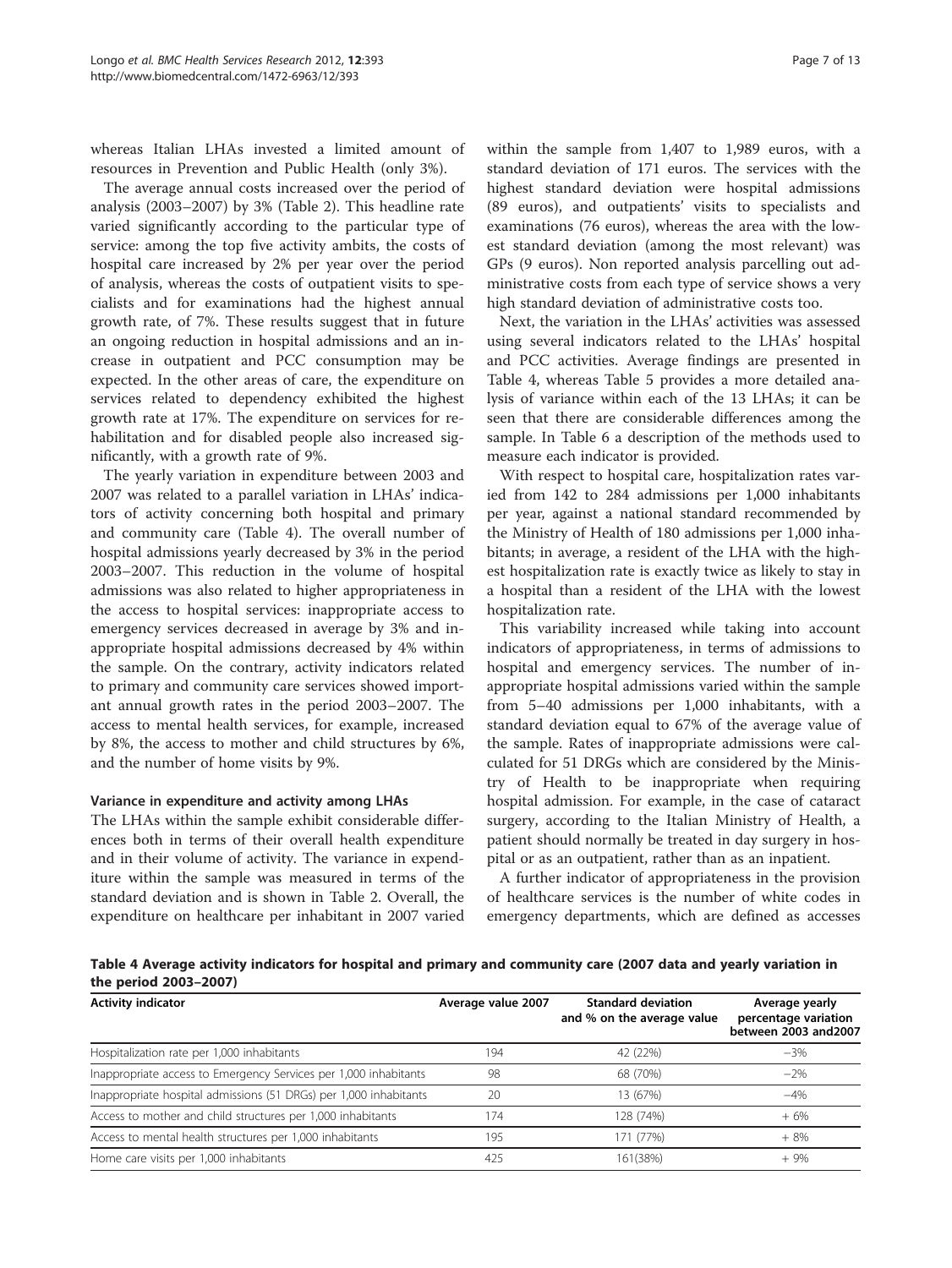| Indicator                                                                     | LHA 1 |     | LHA 2 LHA 3 | LHA 4 | LHA 5 | LHA 6 | LHA 7 |     |     |     |     | LHA 8 LHA 9 LHA 10 LHA 11 LHA 12 LHA 13 |     | Average<br>value |
|-------------------------------------------------------------------------------|-------|-----|-------------|-------|-------|-------|-------|-----|-----|-----|-----|-----------------------------------------|-----|------------------|
| Hospitalization rate per<br>1,000 inhabitants                                 | 188   |     | 173         | 142   | 150   | 222   | 284   | 186 | 191 |     | 225 | 191                                     | 185 | 194              |
| Inappropriate access to<br><b>Emergency Services per</b><br>1,000 inhabitants | 136   | 31  |             | 137   | 57    |       | 60    | 165 | 41  | 35  | 100 | 228                                     |     | 99               |
| Inappropriate hospital<br>admissions (51 DRGs) per<br>1,000 inhabitants       | 11    | 22  | 14          | 15    | 17    | 40    | 22    | 5   | 38  | 10  |     | 20                                      | 33  | 21               |
| Access to mother and<br>child structures per<br>1,000 inhabitants             | 432   | 53  | 30          | 222   | 175   | 111   | 253   | 37  | 78  | 104 | 341 | 250                                     |     | 174              |
| Access to mental health<br>structures per<br>1,000 inhabitants                | 466   | 275 | 237         | 84    | 101   | 42    | 244   | 43  | 311 |     | 192 | 380                                     | 28  | 200              |
| Home care visits<br>per 1,000 inhabitants                                     | 514   | 594 | 87          | 444   | 477   | 221   | 530   | 393 | 579 | 494 | 231 | 531                                     |     | 425              |

<span id="page-7-0"></span>Table 5 Indicators of hospital and PCC services within each LHA of the sample (2007 data)

to emergency services which could be more appropriately treated in non-emergency settings (e.g., General Practitioners' ambulatories or continuity of care services). This indicator varied from 31–228 per 1,000 inhabitants in the LHAs of our sample, with a standard deviation equal to 70% of the average value.

Variation was also higher for indicators of primary and community care services. The average number of accesses to mother and child services varied within the sample from 30 to 432 accesses per 1,000 inhabitants, with a standard deviation equal to 74% of the average value. The number of accesses to mental health services ranged from 28 to 466 within the 13 LHAs, with a standard deviation value of 77% of the average value.

Moreover, variance within the sample was assessed by breaking down PCC expenditure of each LHA into three

main groups of services: primary and ambulatory services, intermediate structures involving patient admission and two focused and specialized departments, namely Prevention and Public Health and Mental Healthcare, that are organizationally homogeneous in all the LHAs. Primary and ambulatory services consist of activities or processes that attempt to ensure primary assistance and continuity of care for patients without requiring any institutionalization. They include GPs, paediatricians, home healthcare and nursing home care, ambulatory mother and child services. Intermediate services, instead, are based on the physical presence of residential facilities and include services that aim to assist patients after their discharge from hospital, either in residential facilities for rehabilitation and longterm care or in ambulatory settings, such as structures for elderly people, disabled people, for rehabilitation and longterm care, hospice care. We decided then to keep distinct

| Indicator                                                         | <b>Description</b>                                                                                                                                                                                                                                                                      |
|-------------------------------------------------------------------|-----------------------------------------------------------------------------------------------------------------------------------------------------------------------------------------------------------------------------------------------------------------------------------------|
| Hospitalization rate per 1,000 inhabitants                        | Number of admissions to public and private hospitals per 1,000 LHA inhabitants<br>in 2007. Data have been weighted for inhabitants' age and sex. They have been<br>also validated by the Regions.                                                                                       |
| Inappropriate access to Emergency Services per 1,000 inhabitants  | White code access to Emergency Services per 1,000 LHA inhabitants in 2007.<br>Data have been weighted for inhabitants' age and sex.                                                                                                                                                     |
| Inappropriate hospital admissions (51 DRGs) per 1,000 inhabitants | Overall number of admissions to public and private hospitals for a list of<br>51 Diagnosis Related Groups listed by the Italian Ministry of Health as at<br>high risk of inappropriateness, for 1,000 LHA inhabitants in 2007. Data have<br>been weighted for inhabitants' age and sex. |
| Access to mother and child structures per 1,000 inhabitants       | Overall number of registered accesses to clinics or other structures devoted to<br>mother and child health managed by LHAs for 1,000 non-weighted LHA<br>inhabitants in 2007.                                                                                                           |
| Access to mental health structures per 1,000 inhabitants          | Overall number of registered accesses to mental health structures managed by<br>LHAs for 1,000 non-weighted LHA inhabitants in 2007.                                                                                                                                                    |
| Home care visits per 1,000 inhabitants                            | Overall number of home visits provided by LHA PCC services or by private<br>providers financed by LHA for 1,000 non-weighted LHA inhabitants in 2007.                                                                                                                                   |

#### Table 6 Description of the indicators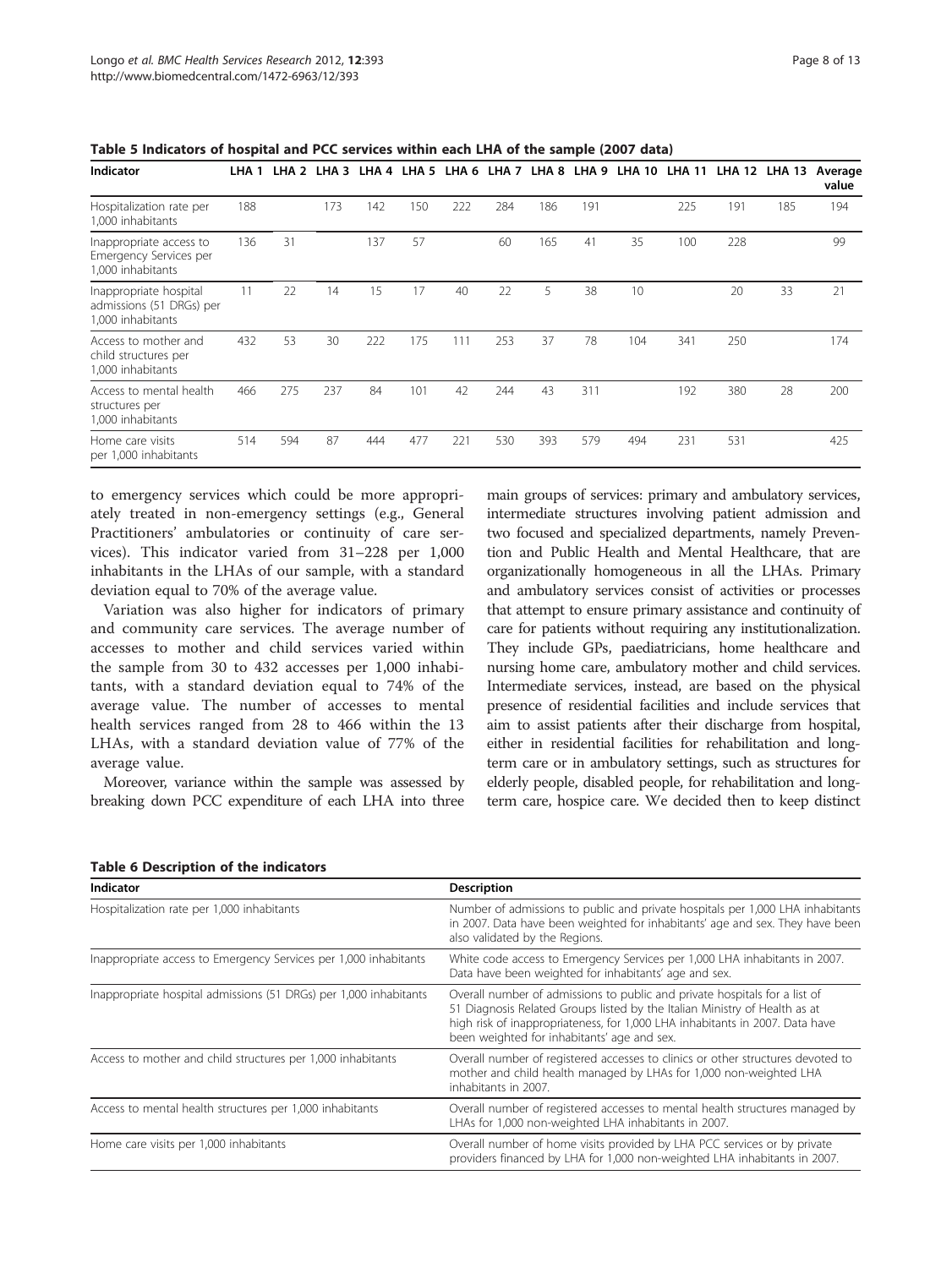'Prevention and Public Health' and 'Mental Healthcare' from the other types of PCC services, as they represent in the Italian context highly institutionalized departments that are traditionally homogeneous within the national sample of Italian LHAs, due to normative pressures separating the boundaries of those organizational departments from other PCC services. Including those departments in the other aggregations of PCC services could therefore risk to bias the comparison among LHAs in our sample.

The data reported in the graph (Figure 2) show that the costs of primary and ambulatory services vary from 46–69% of total PCC expenditure, the costs of intermediate structures vary from 15–34%, while the costs of departments of Prevention and Public Health and Mental Healthcare are substantially homogeneous in all the LHAs (from 17–22%). This evidence suggests the presence of a high degree of variance in the strategies adopted by LHAs in defining the mix of PCC services they provide to their inhabitants.

In addition, Table [7](#page-9-0) reports aggregate analysis of the yearly average variation for the expenditure on groups of PCC services within the period 2003–2007. Expenditure for primary and ambulatory services increased in average by 4%; looking at the single components of expenditure, resources for home care increased more than resources for primary care services (7% of yearly growth versus 3%). Expenditure for intermediate services showed an average increase of 5%, driven in particular by the high growth rate of resources devoted to rehabilitation structures (9%). Prevention and Public Health and Mental Health Departments, instead, only slightly increased their annual level of expenditure in the period 2003–2007 (2%).

The list of the indicators collected by the 13 LHAs during the collaborative research, together with their median and average values, standard deviations, and yearly growth rates, are given in Additional file [1](#page-11-0): Appendix 1.

## Discussion

## LHA expenditure on types of PCC service and trends in the period 2003-2007

Through a detailed analysis of healthcare consumption, which looked both at costs and at services provided by a sample of 13 Italian LHAs, we collected data on health expenditure and outputs related to PCC services. Our results show that the financial resources devoted to PCC are greater than those devoted to hospital inpatient and emergency services, representing on average 56% of the total expenditure of LHAs on their inhabitants' healthcare consumption. Although the expenditure on PCC services exceeds that on hospital care in our sample, the mix of services is highly heterogeneous among the LHAs. Most of the LHAs' expenditure is focused on a few services (hospital admissions, pharmaceuticals and outpatients' services), whereas a number of other services with increasing health and social relevance (e.g., services for elderly people, disabled people, mother and child, and hospice care) receive comparatively few resources. Our findings show that LHAs tend to focus their activity on traditional types of PCC services (e.g., GPs, outpatients' visits to specialists and diagnostic examinations) and allocate only marginal resources to those services that provide care for a growing range of citizens' needs, from disability to hospice care.

Our findings on the annual trends in healthcare expenditure show that there is strong growth in the percentage of outpatient visits to specialists and for diagnostic examinations; this category represents the third service in terms of overall costs (220 euros per inhabitant) and shows a 6% growth rate, which is much higher than those of the other main PCC services. The weakness of many LHAs in managing the level of consumption in this category and integrating it with other services (such as services provided by GP practices and visits to specialists and examinations in hospital) appears to be contributing to the increase in this expenditure,

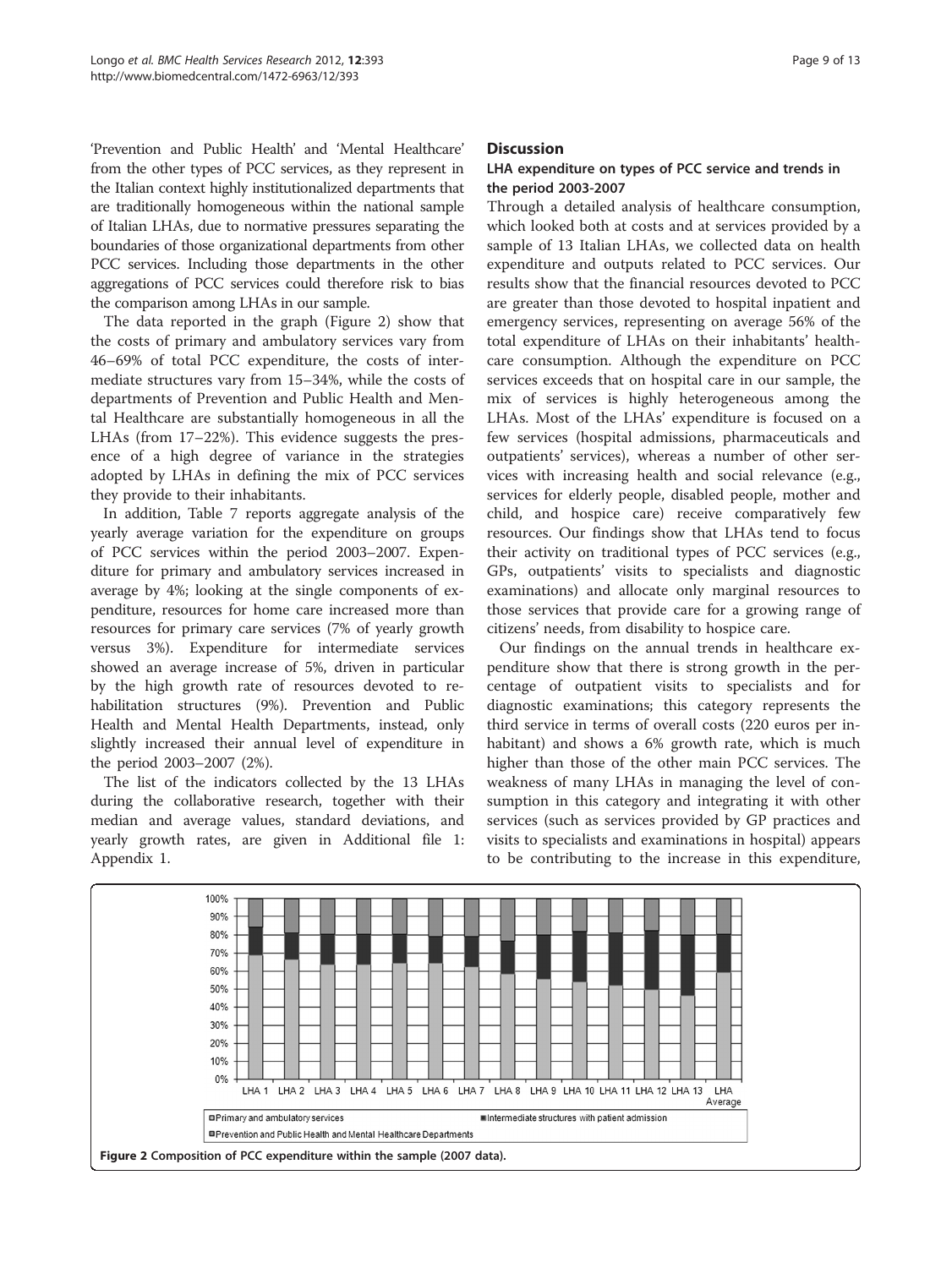<span id="page-9-0"></span>

| <b>Aggregation of services</b>  | Yearly percentage variation in<br>expenditure 2003-2007 |
|---------------------------------|---------------------------------------------------------|
| Primary and ambulatory services | $+4%$                                                   |
| of which: primary care          | $+3%$                                                   |
| of which: home care             | $+7%$                                                   |

**Table 7 Variation** 

Intermediate structures with patients' admission  $+5%$ of which: structures for old people  $+4\%$ of which: rehabilitation structures + 9% Prevention and Public Health and Mental Health Departments + 2% + 2% of which: mental healthcare + 2%

with the risk of clinical path fragmentation, the duplicaof which: prevention and public health + 3%

tion of costs, and high levels of inappropriate visits [[28\]](#page-12-0).

### Variance in expenditure and activity among LHAs

There is a high degree of variance in the overall expenditure of LHAs and in their mix of PCC services. Moreover, there is a different mix of expenditure on tiers of care across the LHAs. Specifically, two distinct strategic orientations have emerged with regard to the adoption of PCC services by LHAs: one group of LHAs mainly invested in ambulatory and home-based primary care services (GP networks, community-based services, home and ambulatory care) in order to increase the number of low-complexity settings (with GPs and nurses as case managers), to integrate health and social assistance for chronic patients, and to reduce the inappropriate use of hospital admissions and emergency services. A second group of LHAs prioritized the allocation of resources to focus on intermediate inpatient structures for specific types of patients, namely elderly and disabled people, post-acute patients needing rehabilitation and long-term care, and those in hospices. In this case, the LHAs tended to increase the degree of appropriateness of inpatients with admissions using nursing-based structures.

Evidence of the two strategic orientations within the Italian context arises from the analysis of both Regional and LHAs' strategies. At the Regional level, for example, two of the most populous and wealthy Regions in northern Italy chose different strategic orientations for developing their PCC services. Lombardia Region mainly focused on intermediate, residential structures for older and disabled people, whereas the contiguous Emilia-Romagna Region mainly invested in ambulatory and home-based primary care services. Some few indicators clearly show this difference in strategic orientation. In Lombardia Region there is an endowment of almost 6.5 beds in structures for older people per 1,000 inhabitants, whereas in Emilia-Romagna there are almost 3.2 beds per 1,000 inhabitants. On the contrary,

Emilia-Romagna outshines Lombardia for accesses to home care services, with an average value of 454 versus 368 home care visits per 1,000 inhabitants [\[29](#page-12-0)].

Those strategic orientations are also evident in the LHAs of our sample. LHA1 is a LHA in Emilia-Romagna Region, with a strong focus on primary and ambulatory services (69% of overall PCC expenditure versus an average of 59% within the sample). Looking at activity indicators, LHA 1 presents a high degree of access to home care services (514 versus an average of 424) and to mother and child services (432 versus an average of 160). Those indicators are related to a limited endowment of intermediate structures for older people (3,241 days in residential structures per 1,000 inhabitants > 65 years versus an average of 5,423 within the sample) and for disabled people (78 days in residential structures for disabled per 1,000 inhabitants versus an average of 115). On the contrary, LHA 11 is a LHA in Lombardia Region and has a strong focus on expenditure in intermediate care structures (28% of overall PCC expenditure versus an average of 21% within the sample). Services for primary and ambulatory services are limited, as it is suggested by the low degree of access to home care services (231 accesses per 1,000 inhabitants versus an average of 424). LHA 11, however, widely invested in intermediate structures for older people (8,652 days in residential structures per 1,000 inhabitants > 65 years versus an average of 5,423) and for disabled people (128 days in residential structures for disabled per 1,000 inhabitants versus an average of 115).

Both strategies have an impact on the local hospital network concerned. In the first case (focus on home and ambulatory care), there is still a need for some local community hospital, in order to provide timely care to patients with acute needs. In the second case (focus on intermediate structures), the opportunity exists for an additional reduction in the local hospital network. Intermediate structures are endowed with medical and nursing personnel and can often also provide appropriate care for some of the chronic and elderly patients' acute phases,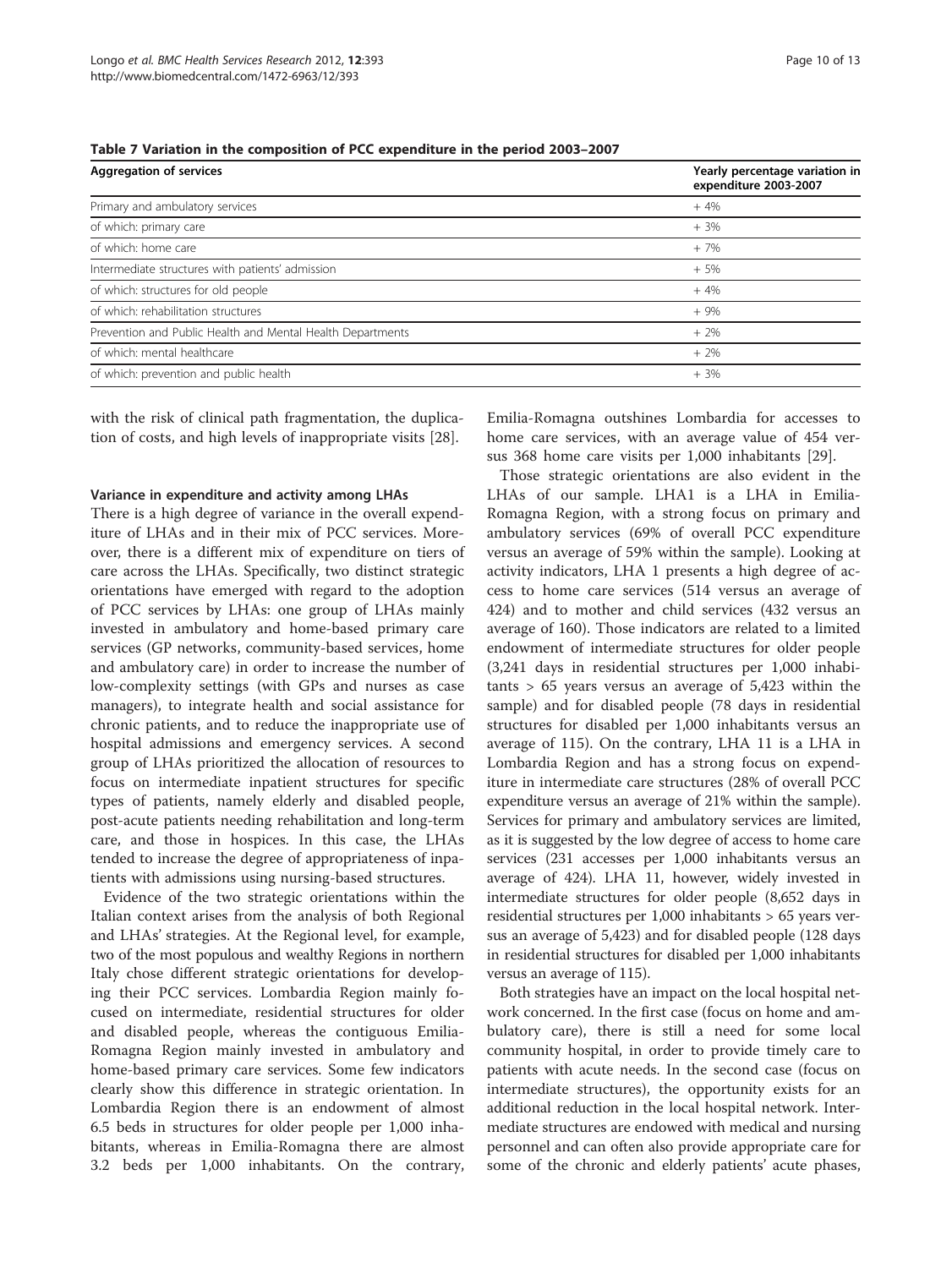thus a further reduction in inpatient hospital assistance is possible [\[11](#page-11-0)]. This second scenario is less problematic in terms of its implementation, but tends to require a greater number of separate PCC services, which necessitates a stronger strategic commitment from the LHA.

Moreover, the data show that the LHAs in the sample are homogeneously distributed along the entire range of potential PCC strategies, ranging from a focus at one end of the spectrum on home and ambulatory care to a focus at the other end on the use of intermediate structures. During our discussions with LHAs managers, it appeared that these opposing strategies had emerged over time, rather than having been consciously and explicitly planned. For instance, one representative stated: "We have never thought about PCC in this way, we were only concentrating on decreasing the hospital market share and on developing community and primary care".

However, the choices made by the LHAs are often driven by path dependency on previous structural or professional resources rather than by their definition of strategic priorities. Those LHAs that are endowed with former hospital or ambulatory structures tend to have a large number of intermediate care structures. Those LHAs that do not have these structural facilities are instead more suited to investing in ambulatory and home care and to developing GP structures. On the other hand, community-based specialist departments and medical centres, such as departments of Prevention and Public Health and Mental Healthcare, which in Italy are highly regulated by controls that are institutionalized centrally, register much less variability. As shown by our data, they tend to maintain the historical consumption of resources devoted to respect the planned staff, equipment and facilities standards, with limited variation among LHAs.

Path dependency is often related to a weak organizational consciousness and a lack of explicit service portfolio policies [\[30](#page-12-0)]. In the Italian NHS, this issue is part of a generally poor debate about how to organize PCC services and how to allocate their resources, which is in contrast to the richness of the literature and the quality of the regulation related to hospital standards.

## Conclusions

The model of this collaborative research study and the results from the collected data suggest that there are strategic implications for both LHAs and the Italian NHS as a whole, from which many other healthcare systems may draw some lessons. There has been an increasing shift of services and resources from inpatient hospital settings to settings based on outpatient community and primary care. Many LHAs are introducing innovative PCC services and have the scope to develop these further. In this process of transformation, LHAs have the flexibility to identify a suitable mix of PCC services and settings on which to focus their financial and organizational resources. In a context dominated by financial constraints, both the service portfolio and the organizational evolution of PCC services must tackle the emerging needs of elderly and chronic patients and the increasing expectations of the population as a whole [[22\]](#page-12-0). Our findings suggest the presence of different balances between primary and intermediate care. Some LHAs prioritize primary care and focus on PCC services (home care, community care, and ambulatory care): in these LHAs, a central role is played by GPs coordinated in group practices, and there is a progressive involvement of nurses acting in the role of case managers for chronic patients. Other LHAs prefer to focus their resources on intermediate structures, each providing care for specific clusters of patients (e.g., elderly people, post-acute and chronic patients, disabled people) and mirroring hospital settings through the establishment of a network of nonhospital structures with a higher level of appropriateness in relation to their inhabitants' needs.

However, whether and to what extent these different balances are driven by the LHAs' strategic choices is unclear. Moreover, these different balances may be the result of emergent, unplanned strategies that depend on the LHA's path dependency on previous structural or organizational resources. As suggested by literature on management, path-dependent resources (e.g., structures, specialist technical expertise, and unique capabilities) are rooted in the history and culture of organizations, and there is a high likelihood that they will be perpetuated within those organizations [\[31](#page-12-0)-[33](#page-12-0)].

We have herein proposed an innovative methodology of data collection for PCC services, which was developed as part of a FIASO collaborative research study, through the analysis of data on health consumption and costs within 13 Italian LHAs. The participants and authors identified a list of more than 300 indicators of PCC services within the Italian NHS. The aim was to tackle the complexity of understanding the consumption of PCC services through an intense interaction with the owners of the data. Whereas previous studies compared and elaborated aggregated and analytical data collected by separate and independent sources [\[13,14](#page-11-0)], in this collaborative research study the authors acted as facilitators and coordinators and interacted with 39 representatives from the participating Italian LHAs for almost a year.

This measurement approach can be applied to LHAs whose management information systems are at different stages of maturity. For example, the costs and activities of LHAs with good management information systems can be compared at an analytical level by using more than 300 indicators; however, it is possible for any LHA to provide a synthetic representation of its healthcare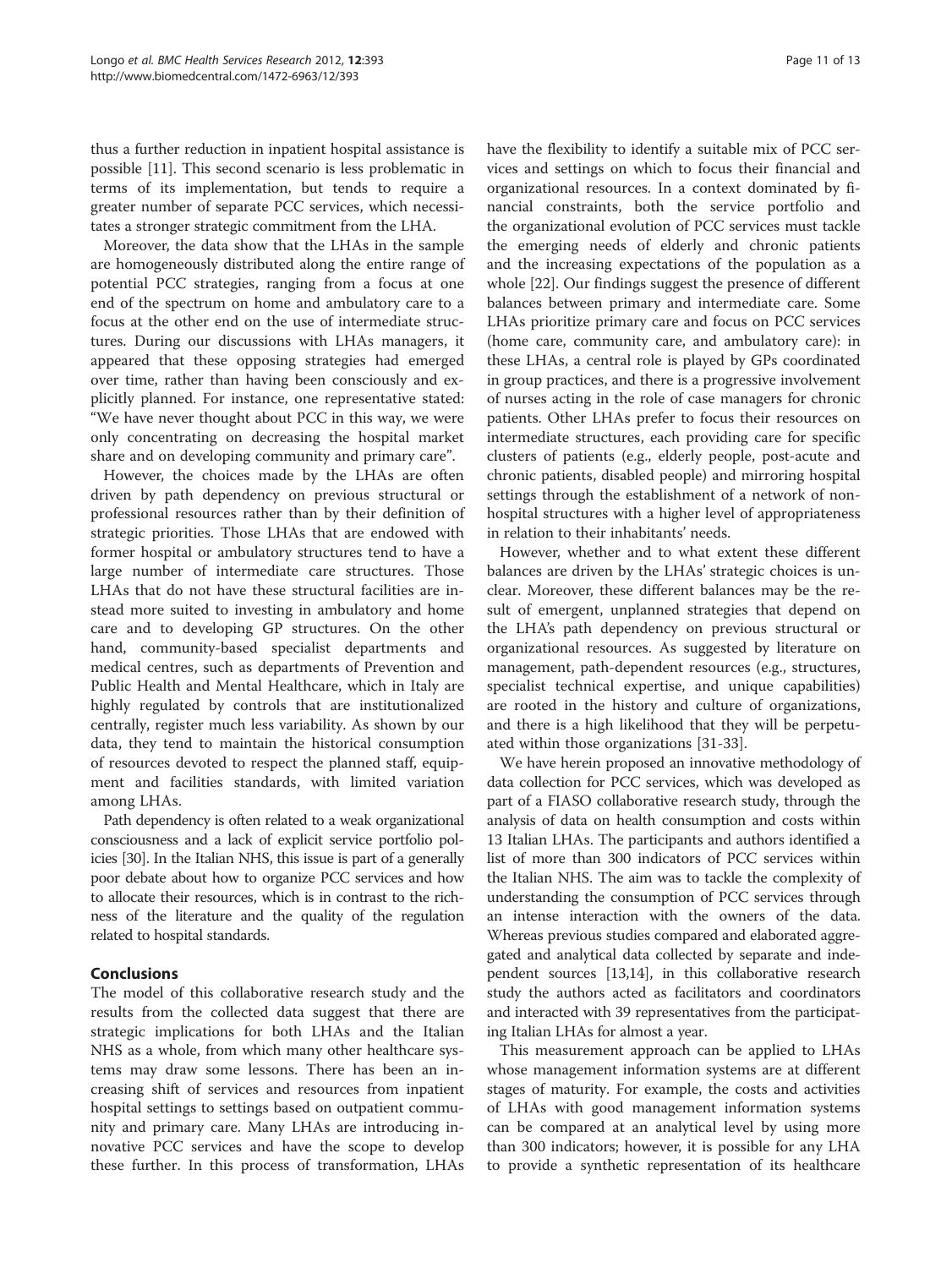<span id="page-11-0"></span>consumption and of key activity indicators by following our approach. Moreover, for the representatives of the LHAs involved, the process of data collection was an important opportunity to identify and compare costs, outputs, and indicators of the quality of the healthcare services they provide to their inhabitants, and to make sense of the data by discussing and interacting with other LHA representatives and the authors.

As shown by the results reported herein, after more than 15 years of progressive resource shifting from hospital to PCC settings [14,15], the resources devoted to the full gamut of out-of-hospital care are greater than those allocated to traditional hospital services (56% vs. 44%), but the mix of services provided by the LHAs appears to be highly heterogeneous. The measurement of PCC is important because PCC includes areas of healthcare that are increasing in terms of expenditure and impact on the health of citizens, but these are often inadequately measured and evaluated by LHAs [\[28](#page-12-0)]. The management of LHAs should collect and analyse data about their inhabitants' consumption and the PCC that they provide, in order to ascertain the mix of services most suitable for their population's health needs. Managers who know which services healthcare organizations are providing, and at what cost, will be better able to satisfy their population's needs, to assess the impact of these services on health outcomes, and to manage the complex network of providers of all these services. We suggest that future research should investigate whether and to what extent primary and ambulatory services and intermediate structures can be considered as substitutable or whether these services have different impacts in terms of the population's health outcomes and quality of care.

In conclusion, the data reported in this study, the discussion, and concluding suggestions indicate that LHAs' strategies regarding the provision of PCC will play a vital role in the future direction of healthcare organizations and health systems. From this perspective, PCC cannot be considered to be a single service, but to be rather a combination of several services that contribute in variety of ways to the achievement of multiple healthcare goals. We hope that the model proposed in this article can be used as a first step in analysing wider and different contexts, with the aim of ascertaining which combination of PCC services enables LHAs to obtain the best results in terms of effectiveness of care and ability to satisfy the population's diverse healthcare needs.

## Additional file

#### [Additional file 1:](http://www.biomedcentral.com/content/supplementary/1472-6963-12-393-S1.doc) Appendix 1 the analytical data of costs and

activities collected within the 13 LHAs (2007 data). Appendix 2 the criteria used to weight the inhabitants' consumption of outpatient visits to specialists and examinations, pharmaceuticals, and hospital admissions, based on age and sex.

#### Abbreviations

LHA: Local Health Authority; INHS: Italian National Health Service; PCC: Primary and Community based-care services.

#### Competing interests

This FIASO collaborative research is supported by an unrestricted grant from Roche S.PA. Italia.

#### Authors' contribution

Authors' names are listed in alphabetical order. All authors equally contributed to the paper. All authors read and approved the final manuscript.

#### Authors' information

Francesco Longo is Associate Professor at the Department of Institutional Analysis and Public Management of Bocconi University, Milano Domenico Salvatore is Assistant Professor at the Parthenope University, and researcher at Istituto SDN Napoli.

Stefano Tasselli is PhD candidate at the Judge Business School of the University of Cambridge and Research Fellow at Cergas-Bocconi.

#### Acknowledgements

We would like to thank the Italian Federation of Health Authorities and Hospitals (FIASO) and the participants of the FIASO collaborative research study on the management of non--hospital care for taking part in this collaborative research and for the data that were used in this article.

#### Author details

<sup>1</sup>Department of Institutional Analysis and Public Management, Università Bocconi, Milan, Italy. <sup>2</sup>CERGAS (Centre for Research on Health and Social Care Management), Università Bocconi, Milan, Italy. <sup>3</sup>Department of Management, Università 'Parthenope', Naples, Italy. <sup>4</sup>Fondazione SDN, Naples, Italy. <sup>5</sup>Judge Business School, University of Cambridge, Cambridge, UK.

#### Received: 24 January 2012 Accepted: 4 November 2012 Published: 13 November 2012

#### References

- 1. Anderson GF: Health spending and outcomes: trends in OECD countries, 1960–1998. Health Aff 2000, 12:150–157. May/June.
- 2. OECD: Health Data 2000: A comparative analysis of twenty-nine countries. Paris: OECD; 2000. 2000.
- 3. WHO: World Health Report 2000 Health Systems: Improving Performance. Geneva: WHO; 2000.
- 4. Starfield B: Is primary care essential? Lancet 1994, 344:1129-1133.
- 5. Bindman AB, Grumbach K, Osmond D, et al: Preventable hospitalizations and access to health care. JAMA 1995, 274:305–311.
- 6. Billings J, Anderson GM, Newman LS: Recent finding on preventable hospitalizations. Health Aff 1996, 15:239–249.
- 7. Pappas G, Hadden WC, Kozak LJ, Fisher GF: Potentially avoidable hospitalizations: inequalities in rates between US socioeconomic groups. Am J Public Health 1997, 87(5):811–816.
- 8. Politzer R, Schempf A, Starfield B, et al: The future role of Health Centers in improving National Health. J Public Health Policy 2003, 24(4):296–306.
- Carminal J, Starfield B, Sanchez E, et al: The role of primary care in preventing ambulatory care sensitive conditions. Eur J Public Health 2004, 14:246–251.
- 10. Steiner A: Intermediate care a good thing? Age Ageing 2001, 30:33-39.
- 11. Coleman EA, Berenson RA: Lost in transition: challenges and opportunities for improving the quality of transitional care. Ann Intern Med 2004, 140:533–536.
- 12. Anderson GF, Hussey PS: Comparing Health System Performance in OECD Countries. Health Aff 2001, :219–232. May/June.
- 13. Anderson GF, Frogner B, Johns R, Reinhardt U: Health care spending and use of information technology in OECD countries. Healh Affairs 2006, 25(3):246–259.
- 14. OECD: Health Data 2005: A comparative analysis of twenty-nine countries. Paris: OECD; 2006. 2006.
- 15. Orosz E, Morgan D: SHA-Based National Health Accounts in Thirteen OECD Countries: A Comparative Analysis. Paris: OECD; 2004.
- 16. OECD: Health Statistics for the 34 OECD countries, in "OECD Statistics". 2011.